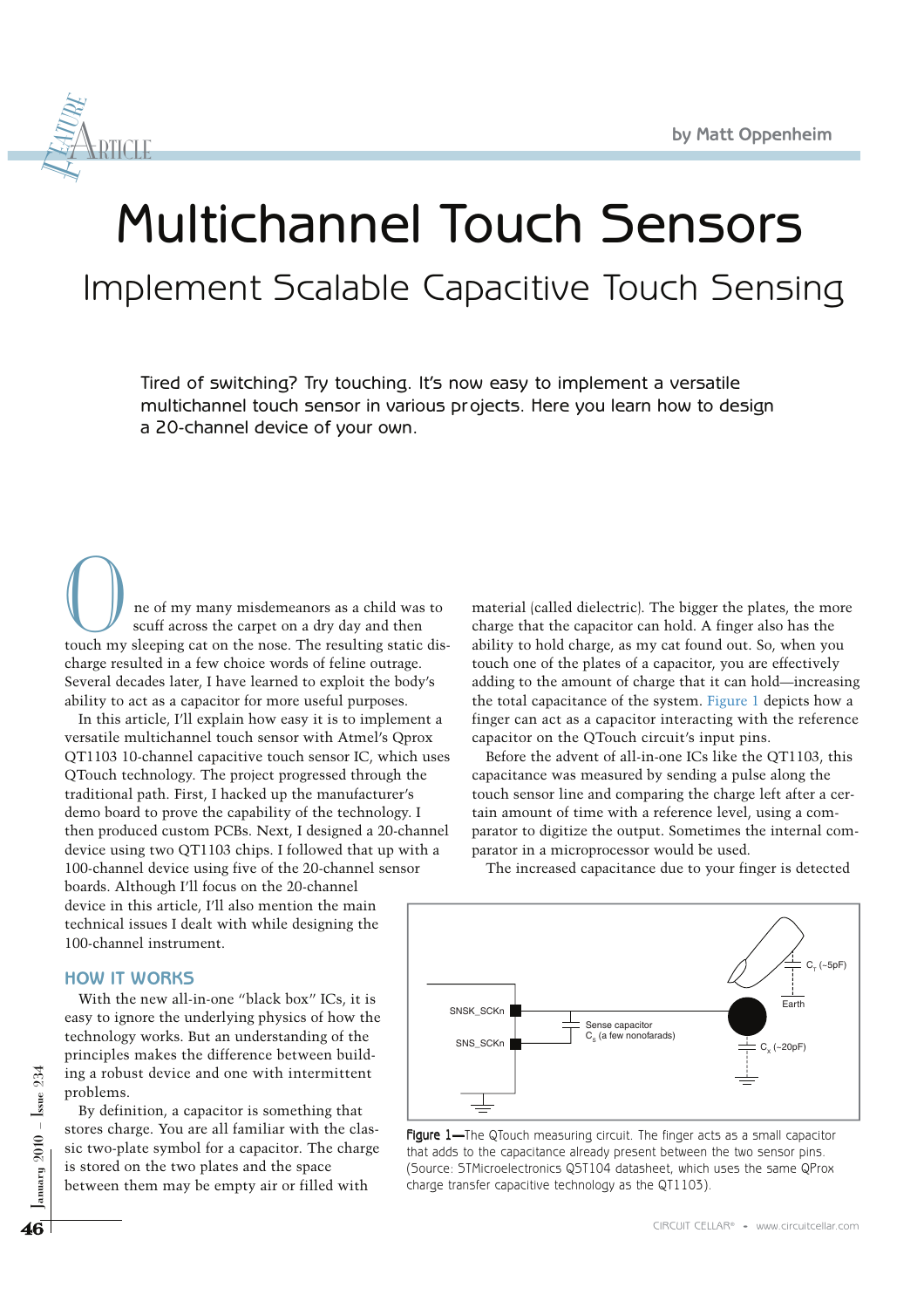

Photo 1a-The Bluetooth DIP module is on the top. The blue connector on the left shows how sensor lines attach to the 0.1" pins visible on the edges of the sensor board. Underneath the sensor board is the dsPIC33FJ128GP706 controller board. The bottom board houses the battery-management hardware and a lithium battery. b—A close-up of the sensor board. The QT1103 chips are the two black squares.

by a corresponding increase in the charge left after the test interval. This capacitance is over the preset limit, so the comparator indicates that the sensor has been touched. It clearly takes up a lot of PCB real estate and a number of components. The advantage of chips such as



Photo 2-The rear of the 100-channel touch sensor enabled keyboard. Five of the 20-channel sensor boards are connected to the base of the keyboard. The dsPIC controller board is connected with ribbon cables to each of the sensor boards.

the QT1103 is that they offer multiple channels with a minimum of interface lines and they take care of the sensor-triggering processing. The QTouch technology uses a sophisticated arrangement of pulses to detect the change in capacitance so as to reduce cross-sensor interference and power consumption.

#### **DESIGN EVOLUTION**

I was tasked to produce devices that would enable the Human Computer Interaction (HCI) group at Lancaster University's Infolab21 to augment surfaces with a touchsensing capability. The first project involved modifying a QT1103 demo board to enable it to be wired to 10 keys on a standard PC keyboard. The demo board has a single QT1103 with LEDs to display the status of each channel. You can connect your own sensor pads or wires to the board by removing the PCB keypad that comes with it. This exposes 0.1" headers. It enabled me to connect laminate wires directly to the sensor lines. The result was a classic kludge of a demo board, breadboard, and an FTDI UART-to-USB interface module to get the data to a PC. You can access the QT1103 communication lines on the demo board, but you need to solder in your own 0.1" pitch connector. I used this to hook up my Microchip Technology dsPIC development board and get to grips with the communication protocol.

Once I was confident in the technology, I designed a PCB for a 20-channel device that used two of the QT1103 chips. This connected to a Microchip Technology dsPIC33FJ128GP706 controller board, a battery board, and a communications board with a Bluetooth module. Photo 1a is the entire device. Photo 1b is a close-up of the sensor board.

I recycled a dsPIC break-out board and battery controller board from an earlier project. Using a 16-bit digital signal processor (DSP) was overkill for this application, but it enabled me to complete the project faster than if I

> had designed a new board. I knew I could also reuse the C libraries I had written for that DSP. Plus, I knew that if the end application turned out to be a mass-produced commercial device (rather than a custom research instrument), the component cost would be more critical and mandate a cheaper design.

> After the successful 20-channel design, I went on to enhance 100 keys of a standard PC keyboard with touch sensitivity using five of the 20 channel boards controlled by a single dsPIC. The touchpad on the back of each key was made by pressing adhesive-backed foil onto a laminated copper wire connecting to the touch sensor. The five sensor channel boards and their interconnections to the controlling dsPIC board appear in Photo 2.

#### **QT1103 DESIGN**

The QT1103 is advantageous because it requires only a single sensor line for each of the touch sensors. Some other chips require a reference ground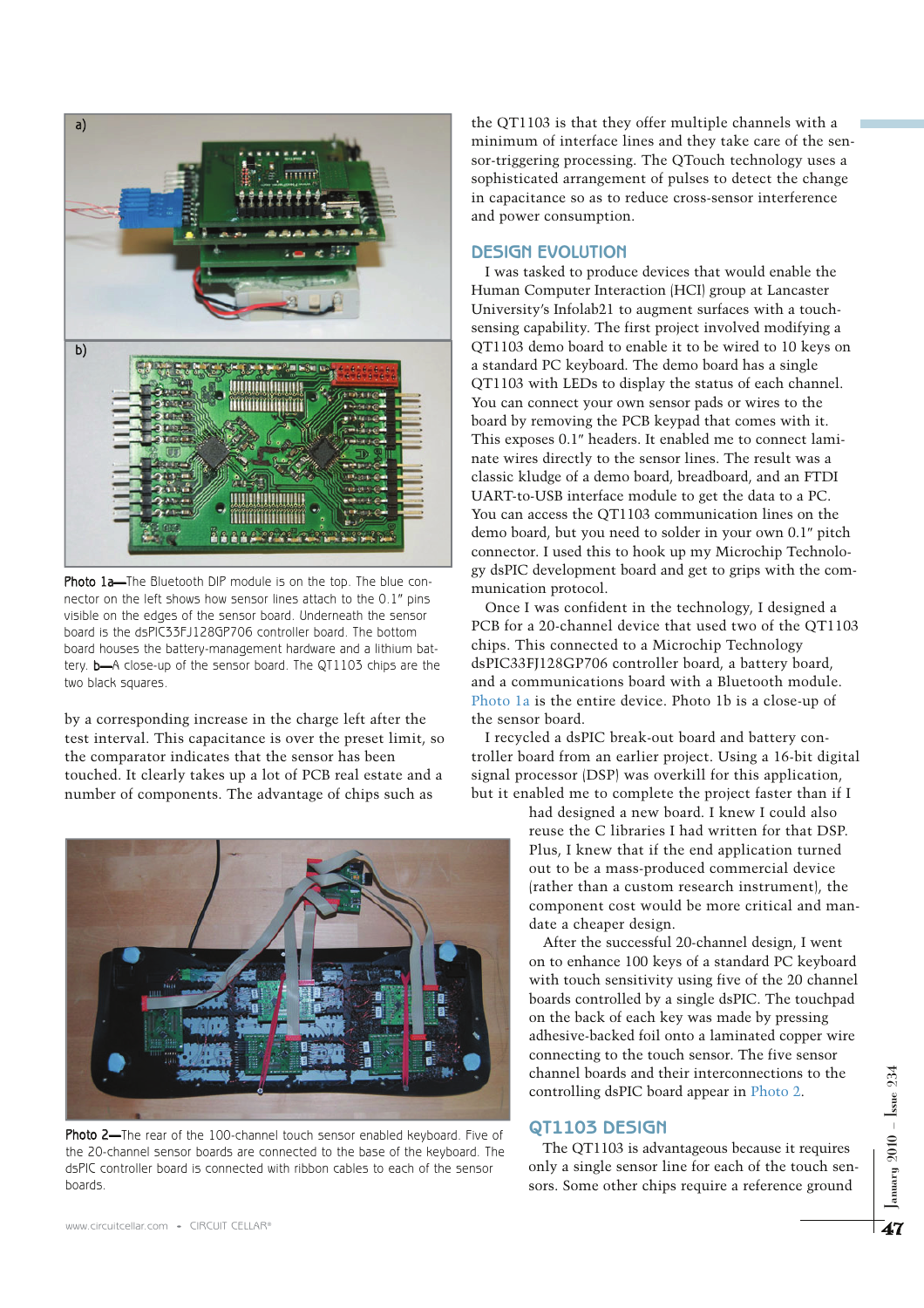line for each channel, which is fine for a static PCB touchpad layout, but would give me a wiring headache because the sensor lines are thin-laminated wire stuck onto the back of a keypad.

Each sensor line has a reference capacitor and resistor. You can alter a line's sensitivity by changing the capacitance. By decreasing the reference capacitor, the channel's sensitivity is increased (so that it will trigger through a sheet of plastic, for example). If you are using large pieces of copper for sensor pads, the value of the reference capacitor may need to be increased to reduce the triggering threshold.

Each chip interfaces with a microcontroller using two or three I/O lines. The \*CHANGE line goes low whenever the QT1103 detects a change on any of the sensor lines. The host microcontroller then requests the new status information by sending the character "P" to the QT1103. The chip then sends two 8-bit bytes. These encode the status of the 10 sensor



Figure 2-The QT1103 data protocol. The controller sends the character "P" once the \*CHANGE line goes low. Then the sensor chip sends the status of the 10 channels in 2 bytes. (Source: Qprox QT1103 datasheet)

> lines (see Figure 2). Then the \*CHANGE line returns high. The chip enables you to send and receive data using two separate lines—or to do both on the same line. I used the single line for both transmission and reception. Figure 2 shows the data protocol. The transmission protocol is standard UART. Don't be fooled by the term "one-wire" in the datasheet. It means standard UART, but using only one wire to both transmit and receive.

> The transmission lines need to be held high with  $100 - k\Omega$  resistors. Obviously, I had to change the status of the data line from transmit to receive for

each cycle of sensor status updates. If for some reason your microcontroller can't send and receive on the same line, you have to use separate wires for sending and receiving.

The QT1103 datasheet shows a number of options that can be set with resistors (e.g., how quickly the chip enters its low-power mode). The chip can be set into a "simplified" mode using a single resistor—R55

in Figure 3. Sufficient for most applications, this mode is used by the demo board. The only option to consider in the simplified mode is whether to enable the adjacent key suppression feature. This prevents multiple adjacent channels from triggering from a single touch, which can happen with closely spaced keys or with a wet surface. This option is set by another 1- $M\Omega$  resistor connected to line SNS0 (R in Figure 3). If this is pulled high, the option is on. If it is pulled low, it is set off. The datasheet includes the full details and the other options.

For my purposes, one of the



Figure 3—Each sensor channel on the QT1103 requires a resistor and reference capacitor. The MCP2317 can directly power the status LEDs.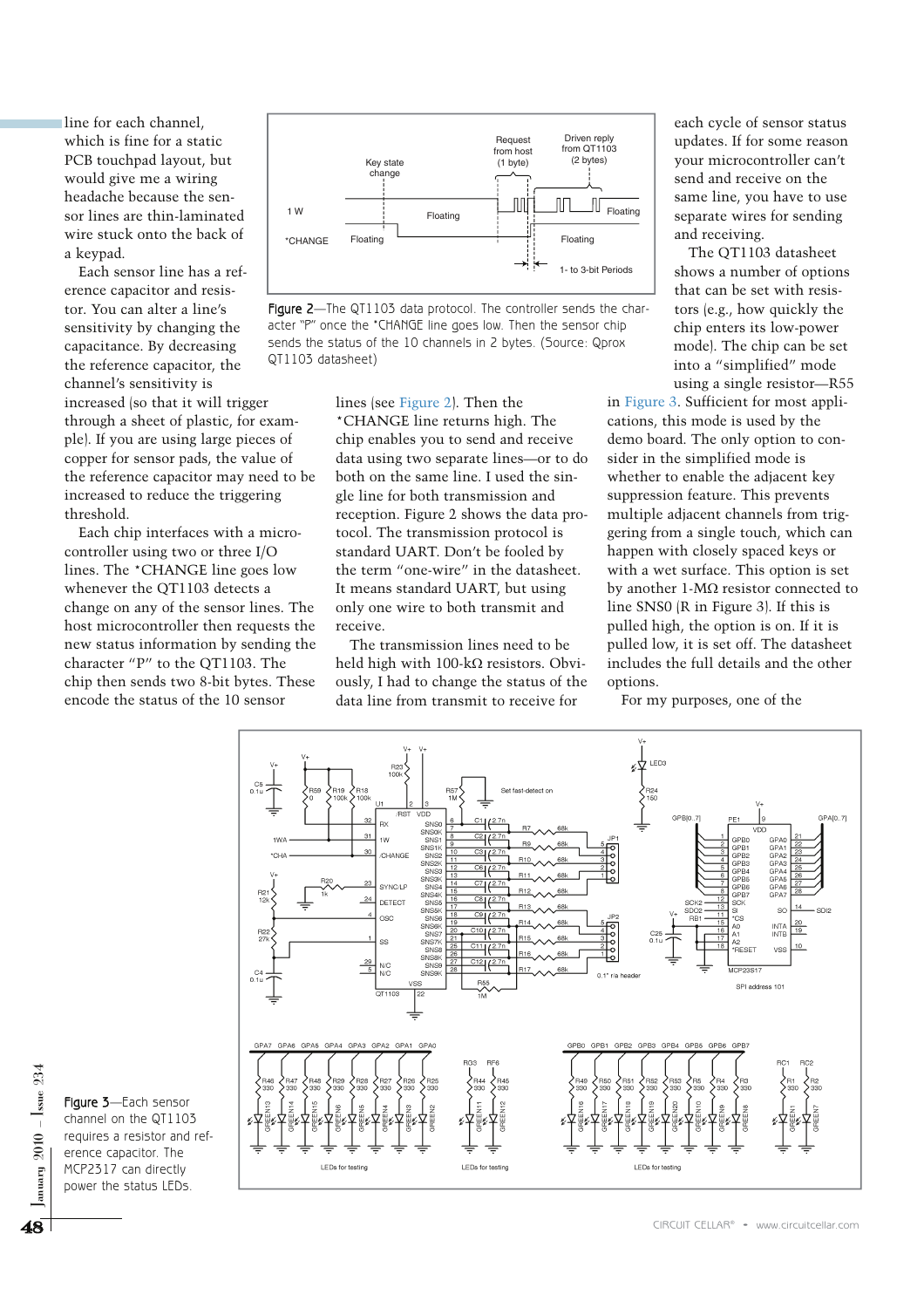

Figure 4-The LM3658B battery-management IC allows for the concurrent recharging of a Lithium cell from a powered USB hub while the board is in normal operation. The chip also works as an LDO without a battery attached.

QT1103's most useful features is that the sensor recalibrates each time it powers on. So, if you are using trailing wires for the sensor channels, which inevitably become tangled and start causing misfires, all that you have to do is cycle the power. You don't even have to untangle the wires.

### **HARDWARE CONSTRUCTION**

I completed the schematic capture and a two-layer PCB layout with EAGLE v5.2. I packed the boards as densely as possible because I was charged per square inch for PCB manufacturing (see Figure 3).

I put ground planes under all of the sensor line tracks and kept them as short as possible because they carry an analog signal. The main constructionrelated challenge was soldering on the QT1103 chips because they are only available in QFN32 packages—no legs! After a little practice, I cracked this by pre-tinning all of the PCB pads (but not the pads on the IC), applying some liquid flux, carefully positioning the IC (a head torch helped me see), and then tacking down a few of the pads by heating the exposed PCB pads.

When your chip is in place, run the tip of your soldering iron down the chip's edge. The solder resist should stop bridges forming. You may need to build up the joints in some places. Then wipe down the edge again with your iron tip. If you get any bridges, keep cleaning your iron tip and wiping down the pads to remove the excess solder and leave a neat joint. Otherwise, reach for your solder wick!

I placed right-angle 0.1" headers connectors to access the sensor lines. The 20-channel device needed to be a stand-alone unit, so I placed 40-way 0.8-mm Tyco connectors on the boards to enable them to connect into a stack with the dsPIC, battery, and communications boards, which enabled a modular yet compact device. I can reuse individual boards from the stack for future projects.

On the battery board, I used a National Semiconductor LM3658B battery-management IC circuit with a rechargeable lithium battery. Figure 4 shows the battery-management circuit. The LM3658B was another of the leadless QFN packages, but I was getting the hang of soldering them. I was tempted to put a via in the PCB's base so I could hand-solder the ground pad on the chip's base. But in the end, after soldering using a fine bit, I used a Weller Pyropen with a narrow hot air nozzle to make sure it was all stuck down properly. Any problems that I had with this circuit were solved by applying a little more hot air to the QFN package with the Pyropen.

The output voltage from the management IC is fused and regulated. I always put fuses onto my circuits. I recharge the battery using a mini-USB connector on a board that clips onto the battery board. The "B" version of the LM3658 family allows you to use the battery management IC powered from the USB line without a battery attached, which is useful for testing purposes. I placed a ground solder pin

on each board to ground an oscilloscope probe or multimeter in case debugging is required.

#### **BLINKING LEDS**

Light goes on. Light goes off. Electronics engineer happy.

Having an LED illuminate each time a channel was activated enabled me to verify that the sensor wires were correctly connected to their keypads

and responding to touch. Plus, I can never have too many blinking LEDs! This would be an expensive luxury for a mass-produced commercial device, but these boards were designed to be as flexible as possible for research projects where the goal posts often move.

I incorporated a useful Microchip Technology MCP23S17 port expander IC to enable the maximum number of flashing lights for the minimum amount of interface. I sprung for an extra data line because I used the SPI incarnation of the MCP23S17 as opposed to the I<sup>2</sup>C version. Figure 3 shows how I connected the MCP23S17.

The chip has 16 channels of I/O divided into two banks (A and B) of eight channels. Each channel can source or sink up to 25 mA—plenty enough to light up an LED. There are three SPI address lines on the chip (A0, A1, and A2), but by default they aren't used. They are enabled by enabling the relevant register bit. I was using all of the ports as outputs to drive LEDs, but you can also configure any of them to be an input and read the status via a SPI.

To use the MCP23S17 to light up LEDs, several internal registers need to be set up. The ports are configured as outputs and then the relevant bits of the output port must be set high. In the chip's default state, the register address toggles automatically between the two eight-port status banks, reducing the amount of commands needed. Refer to the code on the *Circuit Cellar* FTP site to see how I implemented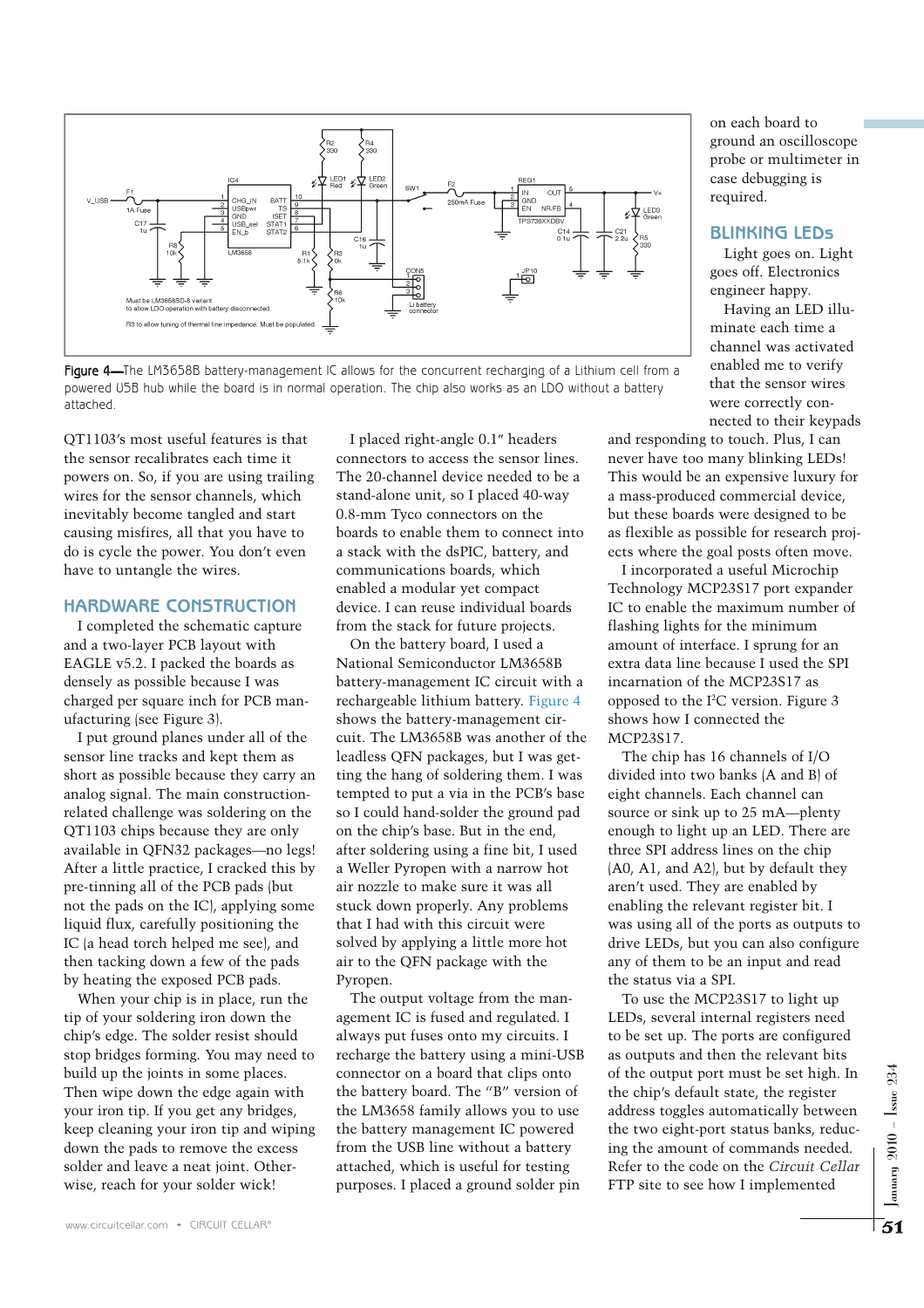$\bigcirc$  I hacked up the manufacturer's demo board to prove the capability of the technology. I then produced custom PCBs. Next, I designed a 20-channel device using two QT1103 chips. I followed that up with a 100-channel device using five of the 20-channel sensor boards.

this. I plan to use the versatile chip for future projects.

Obviously, with 20 channels and a single 16-port expander I was still a few channels short! For the 20-channel device, I used some spare I/O lines from the dsPIC to enable each sensor line to have a dedicated status LED. Once I got onto the 100-channel device, I didn't have enough spare lines to display each channel with a separate LED. So, some of the LEDs were used for two channels—which worked fine for testing that all of lines were working.

### **COMMUNICATIONS**

The 20-channel design required Bluetooth communications. I used a Linkmatik 2.0 DIP module, which interfaces to the dsPIC using a standard UART.

The 100-channel multi-board design required a USB interface to a PC. I used an FTDI FT232RL UART-to-USB IC and a miniature USB connector. The same UART communication lines from the dsPIC and C code worked virtually unchanged for both communication devices as they are both seen as a standard UART interface by the controller. CO<br>
ich I<br>
stan- A fr<br>
Mik<br>
design who<br>
design who<br>
C. I boa:<br>
to-USB rang<br>
ttor. imp

I placed a 10-pin Micromatch connector on each of the 20 channel sensor boards so they can connect to a connector/power/USB board. The connectors are keyed and locking, which

makes for a more reliable system than the traditional 0.1" header connectors so beloved of research instrumentation. The dsPIC controller board connects to the back of this board using 40-way Tyco 0.8-mm pitch connectors. To enable all of the boards to work together, the SPI addressing on the MCP23S17 boards had to be enabled. Each of the sensor boards used different data lines for communications. No one was more surprised than me when it all worked!

## **CODING**

I use the Mikro C\_dsPIC compiler. A free version is available from Mikroelektronika, the same folks who built my dsPIC development board. It comes with a good IDE and a range of useful libraries. I had to implement a software UART interface for each of the QT1103 chips. The software UART library allowed me to define the same I/O line to both transmit and receive without throwing up errors. The IDE interfaces directly with the Mikroelektronika ICD programmer, which I used, but you can import the hex file to MPLAB and use the Microchip ICD2 without any problems. If you make your own programming cable, you can

SERVICE (DTIID3(&PORTD, CHB1)&& bit\_read(PORTD, ONEWB1)) {<br>
if (!bit\_read(PORTD, CHB1)&& bit\_read(PORTD, ONEWB1)) {<br>
if (!bit\_read(PORTD, CHB1)&& bit\_read(PORTD, ONEWB1)) {<br>
y<br>
y<br>
y and while<br>
y<br>
y and while<br>
y<br>
y and whil Listing 1-When the \*CHANGE line goes low while the 1-W line is still held high, a service routine is called to obtain the status for all of the 10 sensor channels for the chip. The status is displayed on the board's LEDs and transmitted via UART to the user. // services touch sensor when a new sensor status is detected void service\_QT1103(unsigned int \*port, short uart\_port, short board) { unsigned short bytea=0x00, byteb=0x00; int reca, recb; soft\_uart\_init(port, uart\_port, uart\_port, UART\_BAUD, 0); // set up uart on 1W line<br>soft uart write(0x50): // write 'P' on 1W line  $soft\_uart\_write(0x50)$ : bytea = soft\_uart\_read(&reca); // read sensor status byte a byteb = soft\_uart\_read(&recb);  $\frac{1}{2}$  // read sensor status byte b<br>Display\_bytes(bytea, byteb, board, port);  $\frac{1}{2}$  // display to LEDs Display\_bytes(bytea, byteb, board, port); code\_sensor\_status(bytea, byteb, port, board); // transmit status } // end service\_QT1103 // main while loop while (1) { // Board 1 if (!bit\_read(PORTD,CHA1)&& bit\_read(PORTB,ONEWA1)) { // QPROX sensor A /CH goes low service\_QT1103(&PORTB, int\_onewa1, board1); } if (!bit\_read(PORTD,CHB1)&& bit\_read(PORTD,ONEWB1)) { // QPROX sensor B /CH goes low service\_QT1103(&PORTD, int\_onewb1, board1); } } // end while